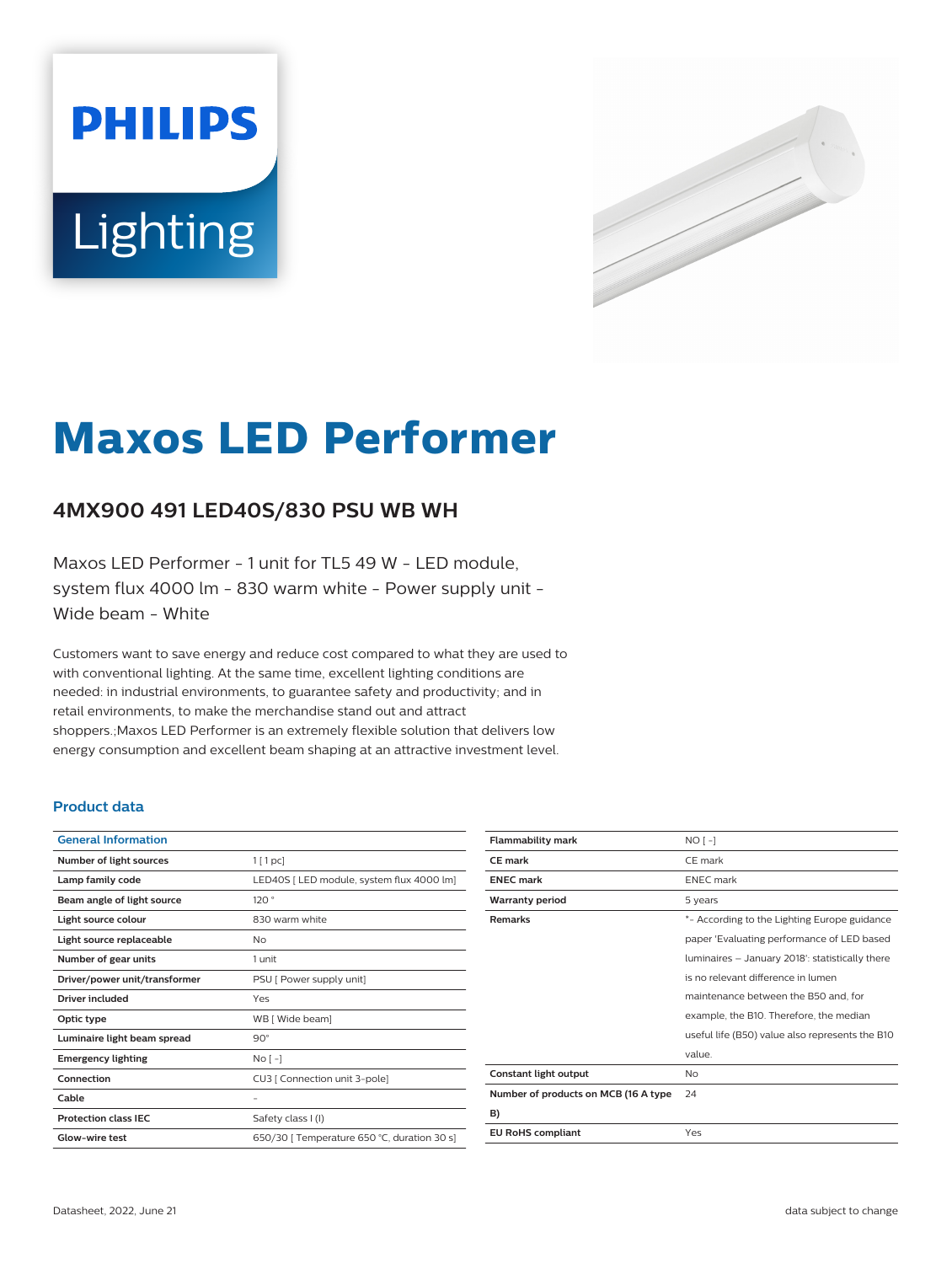## **Maxos LED Performer**

| <b>Product family code</b>          | 4MX900 [ Maxos LED Performer]           |
|-------------------------------------|-----------------------------------------|
| Unified glare rating CEN            | Not applicable                          |
|                                     |                                         |
| <b>Operating and Electrical</b>     |                                         |
| <b>Input Voltage</b>                | 220 to 240 V                            |
| Input frequency                     | 50 to 60 Hz                             |
| Control signal voltage              | 0-16 V DC DALI                          |
| Inrush current                      | 17.8 A                                  |
| Inrush time                         | 0.282 ms                                |
| Power factor (min.)                 | 0.9                                     |
|                                     |                                         |
| <b>Controls and Dimming</b>         |                                         |
| Dimmable                            | <b>No</b>                               |
|                                     |                                         |
| <b>Mechanical and Housing</b>       |                                         |
| <b>Trunking length</b>              | 491 [ 1 unit for TL5 49 W]              |
| <b>Housing material</b>             | Aluminum                                |
| <b>Reflector material</b>           | ÷,                                      |
| <b>Optic material</b>               | Polymethyl methacrylate                 |
| Optical cover/lens material         | Polymethyl methacrylate                 |
| <b>Fixation material</b>            | Steel                                   |
| Optical cover/lens finish           | Clear                                   |
| <b>Overall length</b>               | 1479 mm                                 |
| <b>Overall width</b>                | 87 mm                                   |
| <b>Overall height</b>               | 82 mm                                   |
| Colour                              | White                                   |
| Dimensions (height x width x depth) | 82 x 87 x 1479 mm (3.2 x 3.4 x 58.2 in) |
|                                     |                                         |
| <b>Approval and Application</b>     |                                         |
| Ingress protection code             | IP40 [ Wire-protected]                  |
| Mech. impact protection code        | IK02 [ 0.2 J standard]                  |

| <b>Initial Performance (IEC Compliant)</b>   |                                 |  |
|----------------------------------------------|---------------------------------|--|
| Initial luminous flux (system flux)          | 4000 lm                         |  |
| Luminous flux tolerance                      | $+/-10%$                        |  |
| Initial LED luminaire efficacy               | 125 lm/W                        |  |
| Init. Corr. Colour Temperature               | 3000 K                          |  |
| Init. Colour rendering index                 | ≥80                             |  |
| Initial chromaticity                         | (0.43, 0.40) SDCM <3.5          |  |
| Initial input power                          | 32W                             |  |
| Power consumption tolerance                  | $+/-10%$                        |  |
|                                              |                                 |  |
| <b>Over Time Performance (IEC Compliant)</b> |                                 |  |
| Control gear failure rate at median          | 5%                              |  |
| useful life 50,000 h                         |                                 |  |
| Lumen maintenance at median useful           | <b>L80</b>                      |  |
| life* 50,000 h                               |                                 |  |
|                                              |                                 |  |
| <b>Application Conditions</b>                |                                 |  |
| Ambient temperature range                    | $-20$ to $+40$ °C.              |  |
| Performance ambient temperature Tq           | 25 °C                           |  |
| Suitable for random switching                | Not applicable                  |  |
|                                              |                                 |  |
| <b>Product Data</b>                          |                                 |  |
| Full product code                            | 403073266496299                 |  |
| Order product name                           | 4MX900 491 LED40S/830 PSU WB WH |  |
| EAN/UPC - product                            | 4030732664962                   |  |
| Order code                                   | 66496299                        |  |
| SAP numerator - quantity per pack            | 1                               |  |
| Numerator - packs per outer box              | $\overline{2}$                  |  |
| <b>SAP material</b>                          | 910629142426                    |  |



**SAP net weight (piece)** 2.400 kg

#### **Dimensional drawing**

**Sustainability rating** -

953

**4MX900 491 LED40S/830 PSU WB WH**